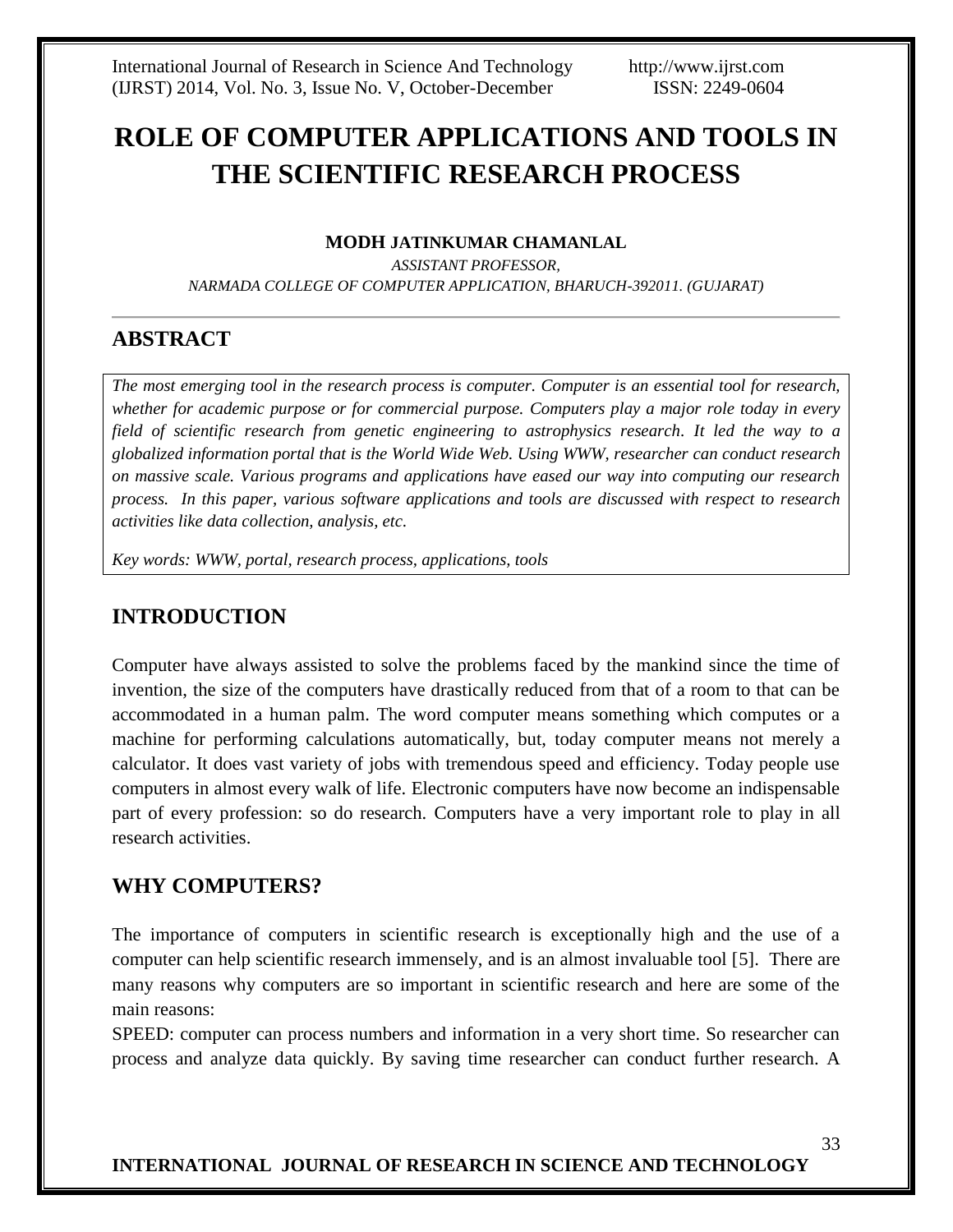calculation that may take a person several hours to process will take computer mere minutes, if not seconds.

ACCURACY: Computer is incredibly accurate. Accuracy is very much important in scientific research. Wrong calculation could result an entire research or project being filled with incorrect information.

ORGANIZATION: We can store millions of pages of information by using simple folders, word processors & computer programs. Computer is more productive & safer than using a paper filing system in which anything can be easily misplaced.

CONSISTENCY: computer cannot make mistakes through "tiredness" or lack of concentration like human being. This characteristic makes it exceptionally important in scientific research.

# **COMPUTER IN THE RESEARCH PROCESS**

Research process consists of series of actions or steps necessary to effectively carry out research and the desired sequencing of these steps. The following order concerning various steps provides a useful procedural guideline regarding the research process: (1) formulating the research problem; (2) extensive literature survey; (3) developing the hypothesis; (4) preparing the research design; (5) determining sample design; (6) collecting the data; (7) execution of the project; (8) analysis of data; (9) hypothesis testing; (10) generalisations and interpretation, and (11) preparation of the report or presentation of the results, i.e., formal write-up of conclusions reached. [1]

There are five major phases of the research process [4]. They are:

- 1. Conceptual phase
- 2. Design and planning phase
- 3. Data collection phase
- 4. Data Analysis phase and
- 5. Research Publication phase

# **1. Role of Computer in Conceptual Phase**

The conceptual phase consists of formulation of research problem, extensive literature survey, theoretical frame work and developing the hypothesis.

**Use of computers in extensive literature review**: computers help for searching the literatures (for review of literature) and bibliographic reference stored in the electronic database of the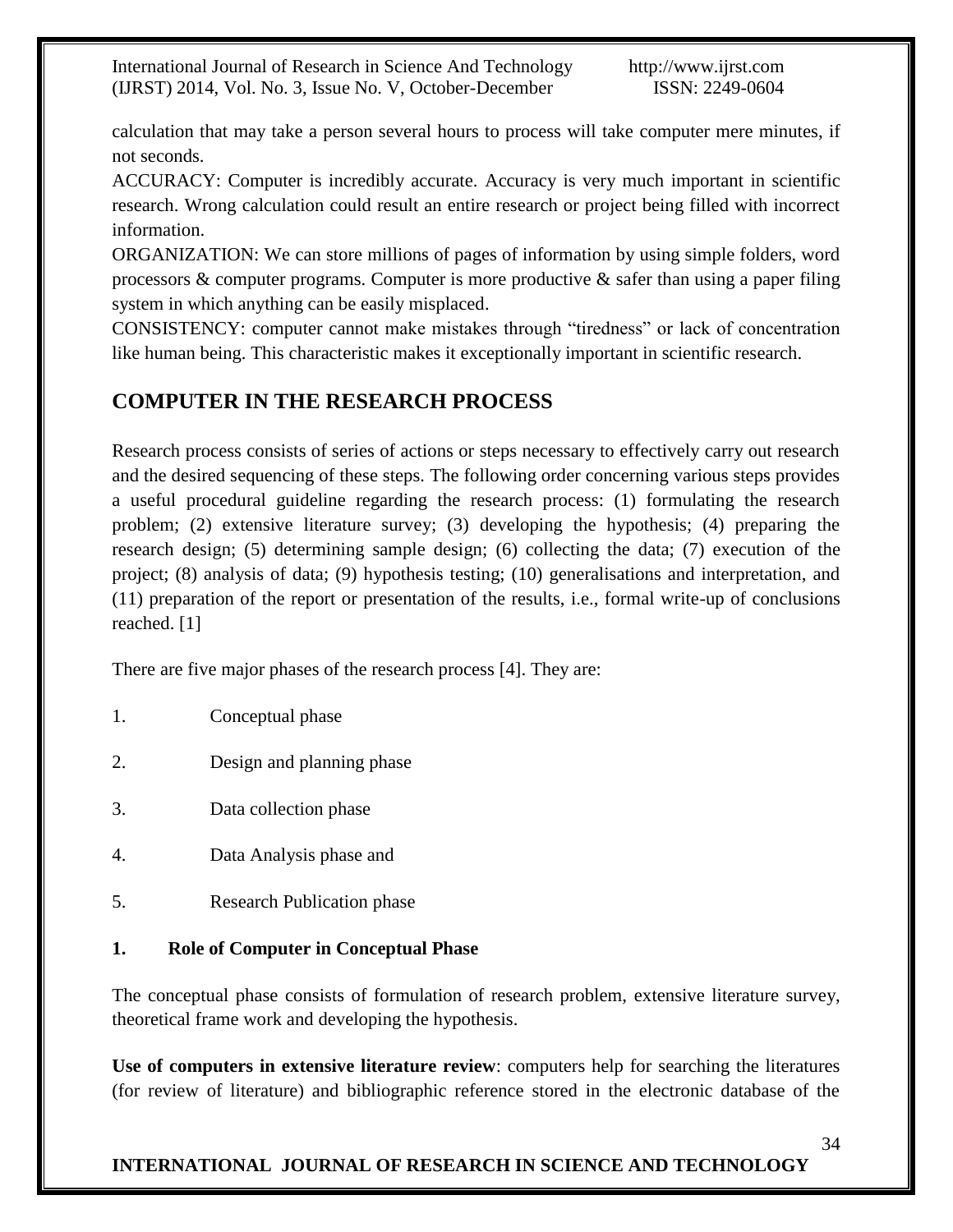world wide webs. It can thus be used for storing relevant published articles to the retrieved whenever needed. This has the advantage over searching the literatures in the form of books, journals and other newsletters at the libraries which consume considerable amount of time and effort.

## **2. Role of Computers in Design and Planning Phase**

This phase consists of research design preparation and determining sample design. Design and planning phase also consists of population, research variables, sampling plan, reviewing research plan and pilot study.

Role of Computers for Sample Size Calculation**:** Several software's are available to calculate the sample size required for a proposed study. The standard deviation of the data from the pilot study is required for the sample size calculation.

## **3. Role of Computers in Data collection phase**

This Empirical phase consists of collecting and preparing the data for analysis:

In research studies, the preparation and inputting data is the most labor-intensive and time consuming aspect of the work. Typically the data will be initially recorded on a questionnaire or record for suitable for its acceptance by the computer. To do this the researcher in conjunction with the statistician and the programmer, will convert the data into Microsoft word file or excel spreadsheet or any statistical software data file. These data can be directly opened with statistical software's for analysis.

Data collection and Storage: The data obtained from the subjects are stored in computes are word files or excel spread sheets or any statistical software data file. This has the advantage of making necessary corrections or editing the whole layout of the tables if needed, which is impossible or time consuming incase of writing in papers. Thus, computers help in data entry, data editing, data management including follow up actions etc. computers also allow for greater flexibility in recording the data while they are collected as well as greater ease during the analysis of these data. Examples of editors are WordPad, SPSS data editor, word processors, others like ultraedit etc.

Data exposition: Most researchers are anxious about seeing the data: what they look like; how they are distributed etc. you can also examine different dimension of variables or plot them in various charts using a statistical application.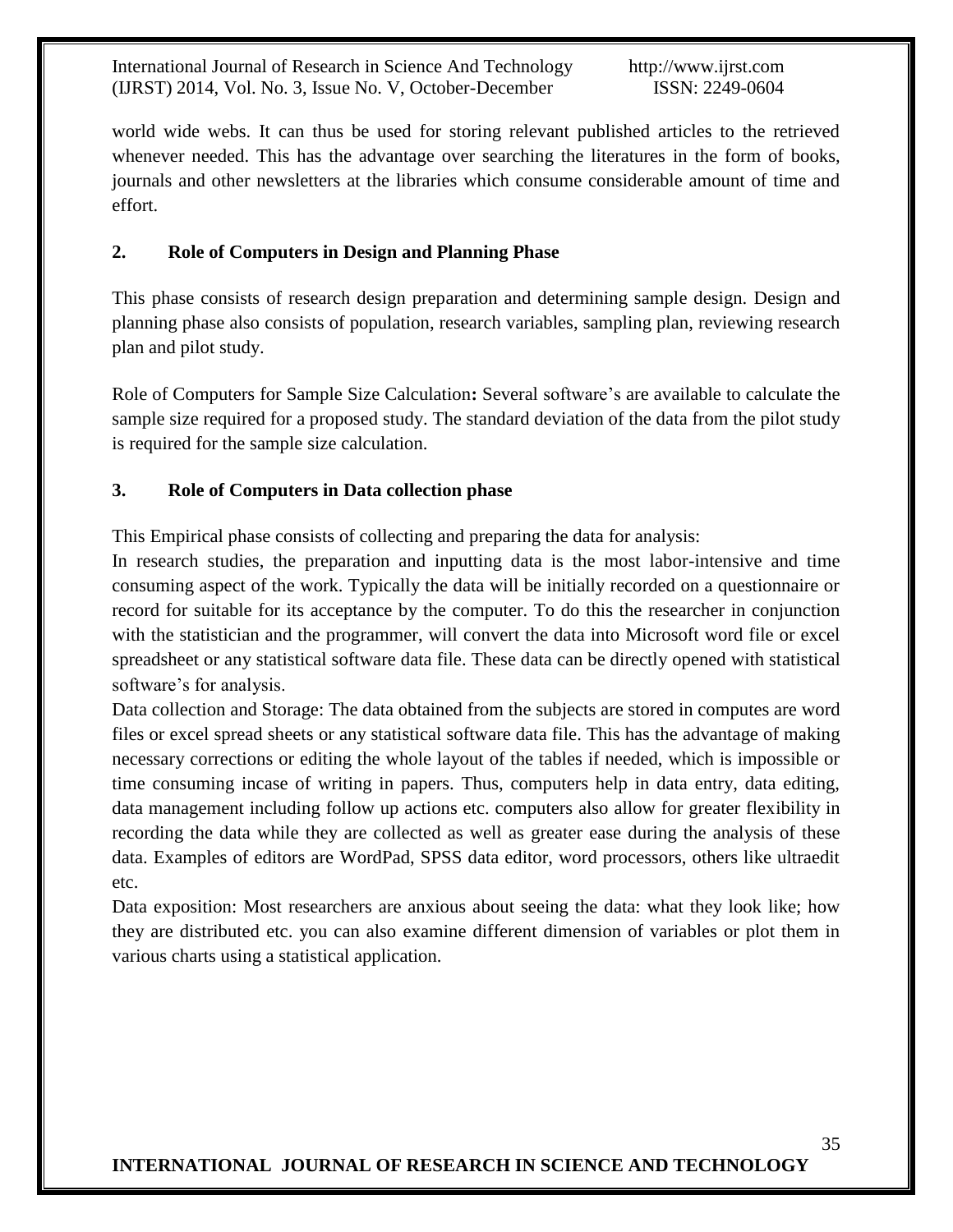#### **4. Role of Computers in Data Analysis**

This phase consist of the analysis of data, hypothesis testing and generalisations and interpretation. Data analysis phase mainly consist of statistical analysis of the data and interpretation of results.

Data analysis: many software's are now available to perform the mathematical part of the research process i.e. the calculations using various statistical methods.

Softwares like SPSS and spreadsheets are the widely used. They can be like calculating the sample size for a proposed study, hypothesis testing and calculating the power of the study. Familiarity with any one package will suffice to carry out the most intricate statistical analysis.

Computers are useful not only for statistical analysis, but also to monitor the accuracy and completeness of the data as they are collected. These software's also display the results in graphical char or graph form.

## **5. Role of Computer in Research Publication**

This phase consists of preparation of the report or presentation of the results, i.e., formal write-up of conclusions reached. This is the research publication phase.

The research article, research paper, research thesis or research dissertation is typed in word processing software and converted to portable data format (PDF) and stored and/or published in the world wide web. Online sites are available through we can convert our word file into any format like html, pdf etc. Various online applications are also available for this purpose. Even we can prepare our document using online word processing software and can store/edit/access it from anywhere using internet.

# **ROLE OF COMPUTERS IN SCIENTIFIC RESEARCH**

There are various computer applications used in scientific research. Some of the most important applications used in scientific research are data storage, data analysis, scientific simulations, instrumentation control and knowledge sharing. [2]

#### **Data Storage**

Experimentation is the basis of scientific research. Every experiment in any of the natural sciences generates a lot of data that needs to be stored and analyzed to derive important conclusions, to validate or disprove hypotheses. Computers attached with experimental apparatuses, directly record data as it's generated and subject it to analysis through specially designed software. Data storage is possible in SPSS data file, lotus spreadsheet, excel spreadsheet, ASCII/DOS text file etc.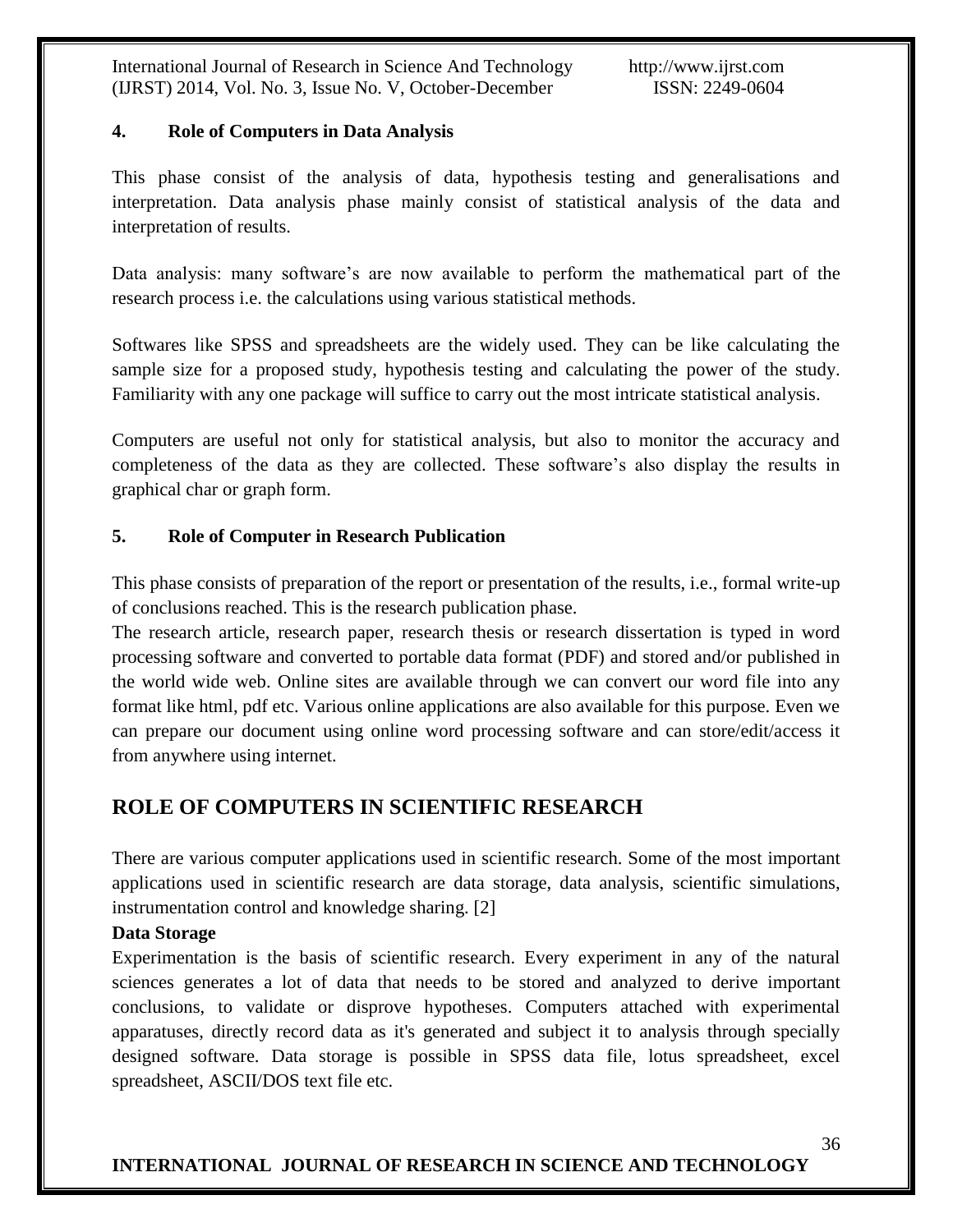#### **Data Analysis**

Analyzing tons of statistical data is made possible using specially designed algorithms that are implemented by computers. This makes the extremely time-consuming job of data analysis to be a matter of a few minutes. In genetic engineering, computers have made the sequencing of the entire human genome possible. Data from different sources can be stored and accessed via computer networks set up in research labs, which makes collaboration simpler. **Scientific Simulations**

One of the prime uses of computers in pure science and engineering projects is the running of simulations. A simulation is a mathematical modeling of a problem and a virtual study of its possible solutions. Problems which do not yield themselves to experimentation can be studied through simulations carried out on computers. For example, astrophysicists carry out structure formation simulations, which are aimed at studying how large-scale structures like galaxies are formed. Space missions to the Moon, satellite launches and interplanetary missions are first simulated on computers to determine the best path that can be taken by the launch vehicle and spacecraft to reach its destination safely. **Instrumentation Control**

Most advanced scientific instruments come with their own on-board computer, which can be programmed to execute various functions. For example, the Hubble Space Craft has its own onboard computer system which is remotely programmed to probe the deep space. Instrumentation control is one of the most important applications of computers.

#### **Knowledge Sharing Through Internet**

Lastly, in the form of Internet, computers have provided an entirely new way to share knowledge. Today, anyone can access the latest research papers that are made available for free on websites. Sharing of knowledge and collaboration through the Internet, has made international cooperation on scientific projects possible.

Through various kinds of analytical software programs, computers are contributing to scientific research in every discipline, ranging from biology to astrophysics, discovering new patterns and providing novel insights. When the work in neural network based artificial intelligence advances and computers are granted with the ability to learn and think for themselves, future advances in technology and research will be even more rapid.

# **TOOLS AND APPLICATIONS USED IN THE RESEARCH PROCESS**

#### **Statistical Analysis Tool: SPSS**

SPSS is the most popular tool for statisticians. SPSS stands for Statistical Package for Social Sciences. The latest version of SPSS is IBM SPSS STATISTICS 20 (purchased by IBM after version 19). It provides all analysis facilities like following and many more.

 $\triangleright$  Provides Data view & variable view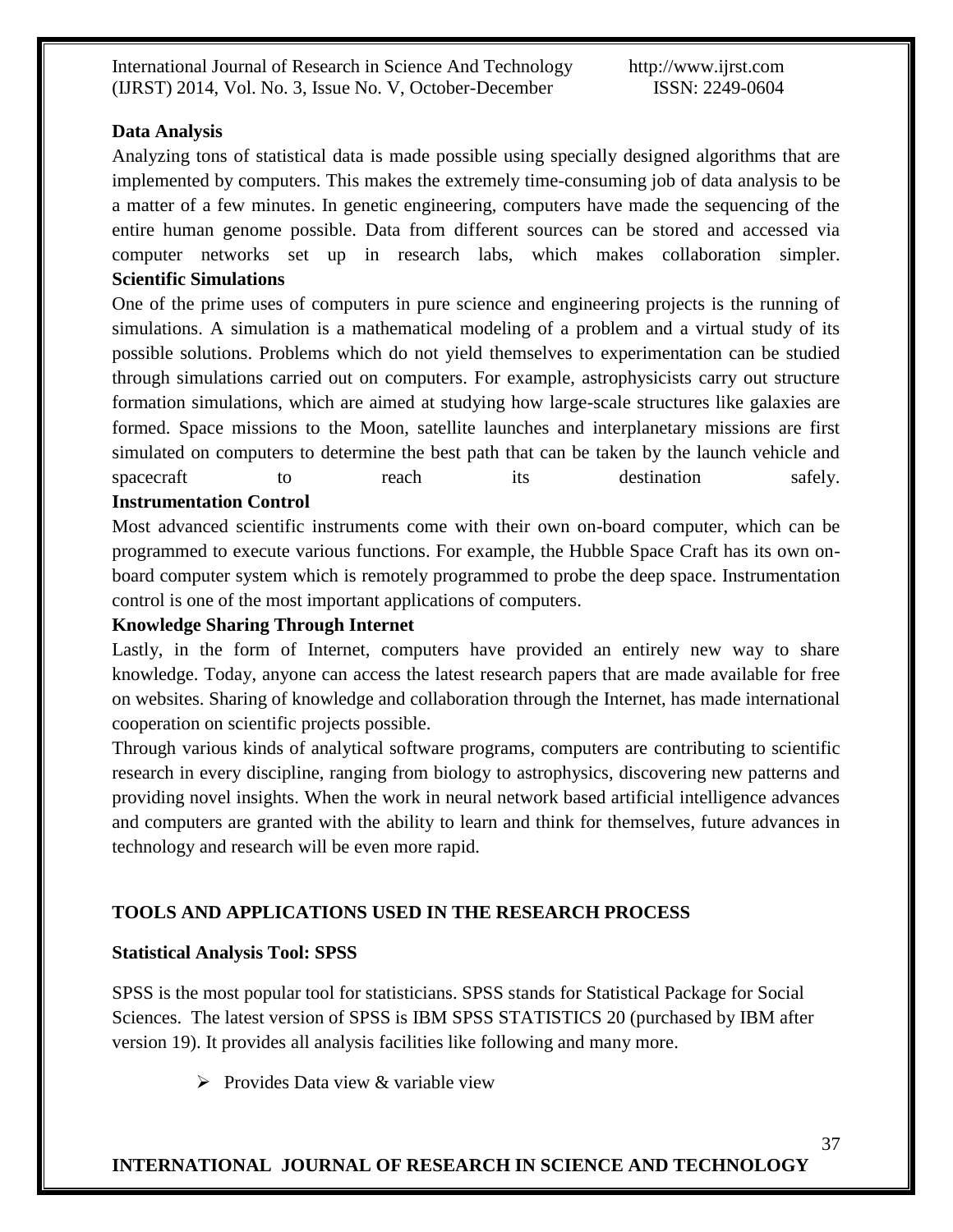- $\triangleright$  Measures of central tendency & dispersion
- $\triangleright$  Statistical inference
- $\triangleright$  Correlation & Regression analysis
- $\triangleright$  Analysis of variance
- $\triangleright$  Non parametric test
- Hypothesis tests: T-test, chi-square, z-test, ANOVA, Bipartite variable….
- $\triangleright$  Multivariate data analysis
- $\triangleright$  Frequency distribution
- Data exposition by using various graphs like line, scatter, bar, ogive, histogram, pie chart….

## **Data Analysis Tool: SPREADSHEET PACKAGES**

A spreadsheet is a computer application that simulates a paper worksheet. It displays multiple cells that together make up a grid consisting of rows and columns, each cell containing either alphanumeric text or numeric values.

Microsoft Excel is popular spreadsheet software. Others spreadsheet packages are Lotus 1-2-3

Quattro Pro, Javeline Plus, Multiplan, VisiCalc, Supercalc, Plan Perfect etc.

#### **OTHER STATISTICAL TOOLS**

SAS, S-Plus, LISREL, Eviews etc.

#### **WORD PROCESSOR PACKAGES**

A word processor (more formally known as document preparation system) is a computer application used for the production (including composition, editing, formatting, and possibly printing) of any sort of printable material.

The word processing packages are Microsoft Word, Wordstar, Word perfect, Softward, Akshar (Gujarati), Amipro etc.

#### **PRESENTATION SOFTWARE**

A presentation program is a computer software package used to display information, normally in the form of a slide show. It typically includes three major functions: an editor that allows text to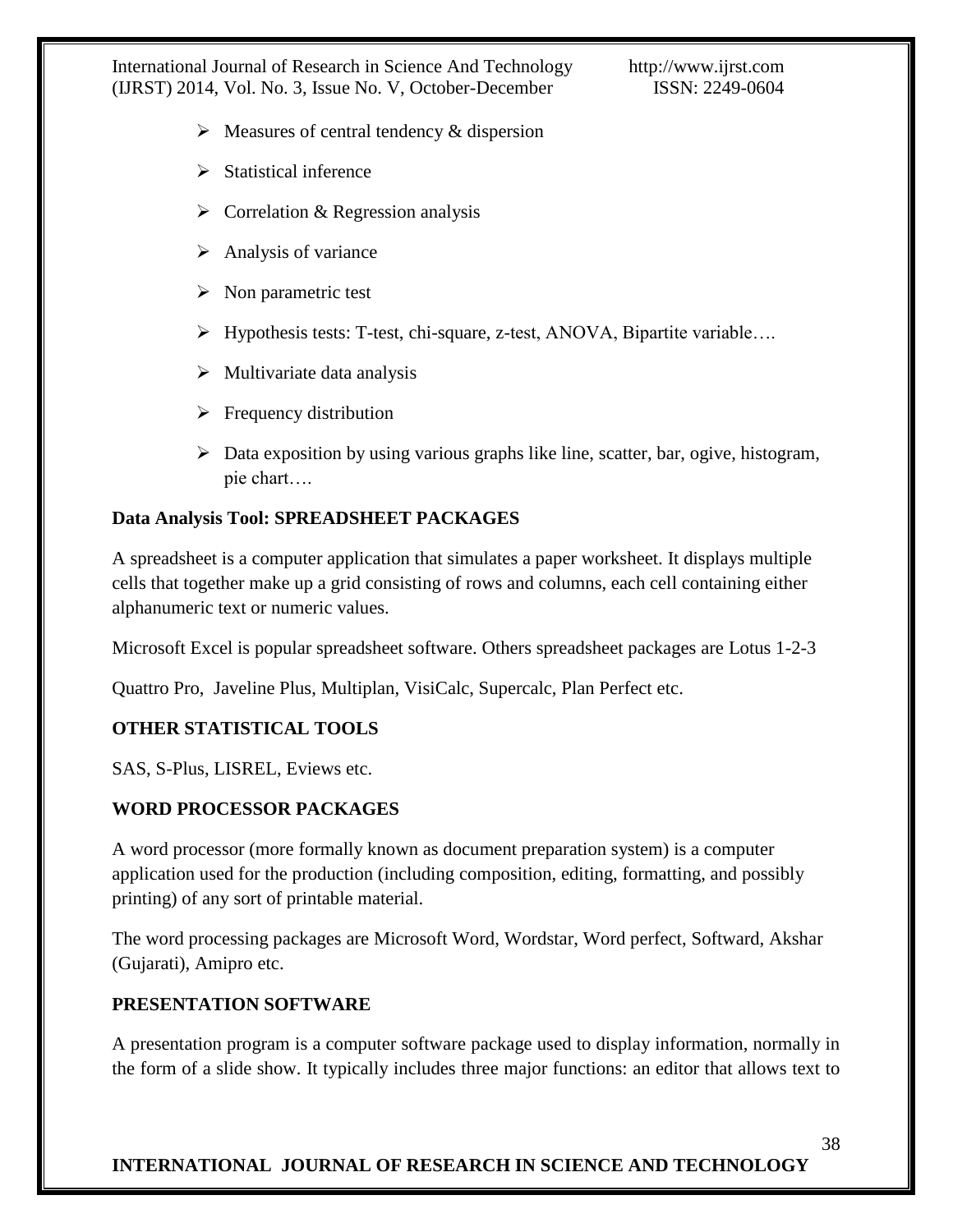be inserted and formatted, a method for inserting and manipulating graphic images and a slideshow system to display the content.

The presentation packages are Microsoft Powerpoint, Lotus Freelance Graphics, Corel Presentations, Apple keynote etc.

# **DATABASE MANAGEMENT PACKAGES (DBMS)**

Database is an organized collection of information. A DBMS is a software designed to manage a database.

Various Desktop Databases are Microsoft Access, Paradox, Dbase or DbaseIII+, FoxBase, Foxpro/ Visual Foxpro, FileMaker Pro

Commercial Database Servers that supports multiuser are Oracle, Ms-SQL Server, Sybase, Ingres, Informix, DB2 UDB (IBM), Unify, Integral, etc.

Open source Database packages are MySQL, PostgreSQL, Firebird etc.

## **BROWSERS**

A web browser is a software application which enables a user to display and interact with text, images, videos, music, games and other information typically located on a Web page at a website on the World Wide Web or a local area network.

Examples are Microsoft Internet explorer, Mozilla firefox, Opera, Netscape navigator, Chrome (google browser), Safari

# **TOOLS THROUGH INTERNET**

SEARCH ENGINES (to search the information) Google (popular search engine) Yahoo! Webcrawler Excite Altavista Online Data/Documentation Management (to manage your documents online) Dropbox Google Drive Google Docs MS Sky Drive (free) Microsoft 365 (paid version) Online Data Collection (To collect data online from different users) Online forms